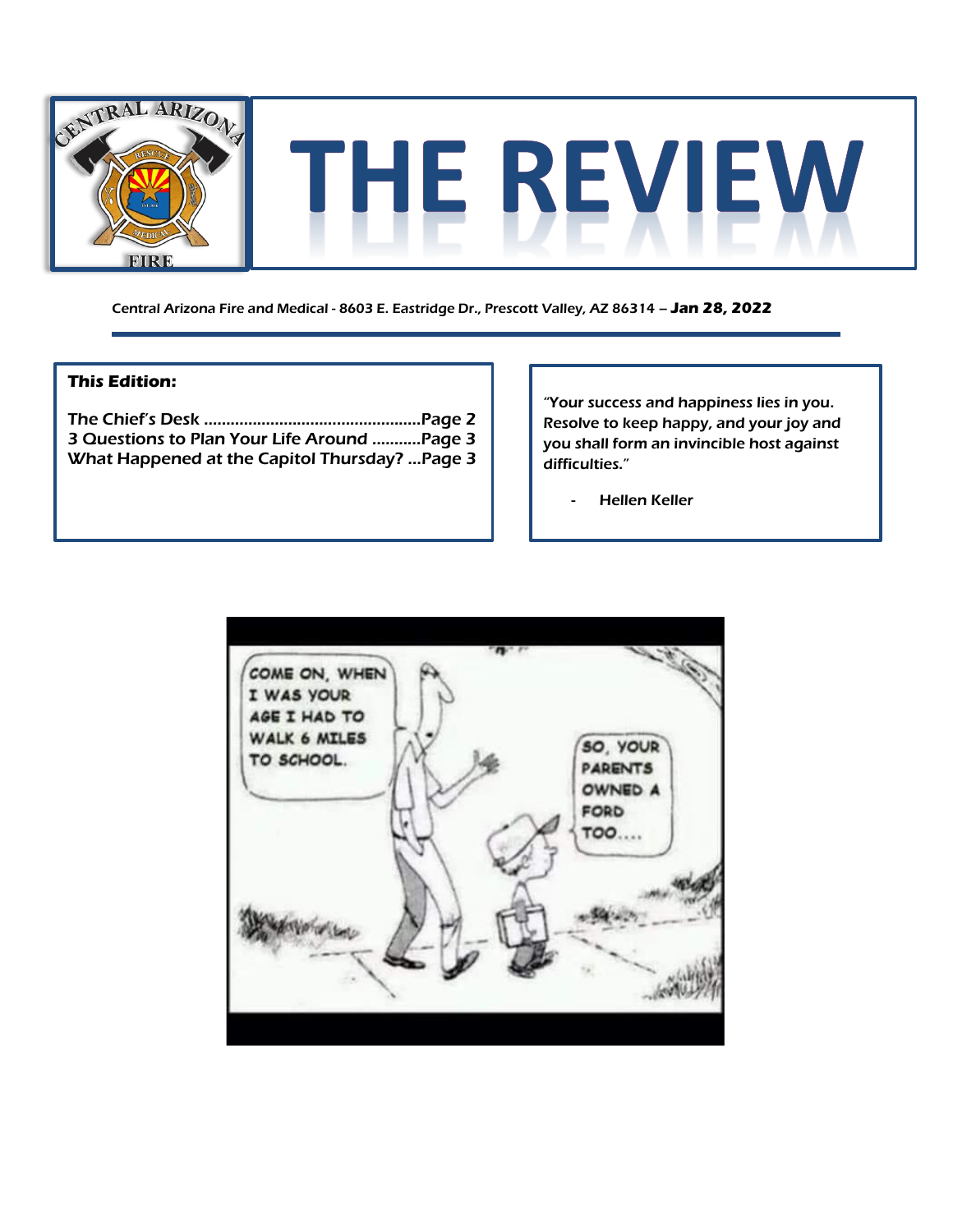## **The Chief's Desk**

### **"***Avoiding danger is no safer in the long run than outright exposure. Life is either a daring adventure or nothing***." Helen Keller**

No, I did not start with this quote because of COVID – although it does fit. I digress, I started with this quote because I found it in a book I've been reading called *Water the Bamboo: Unleashing the Potential of Teams and Individuals* by Greg Bell. Mr. Bell begins a short chapter on risk with Ms. Keller's statement as a testament to her courage. She accomplished great things because she challenged herself despite what many would consider significant limitations.

"If you've had any success in your life, it is because you took risk. Risk is the predecessor to all successes, big or small." Think about that for a minute. Go ahead, I'll give you time… Time's up, back to reading this. Every morning that we wake up and get out of bed we take a risk. When we get in the car to drive to work, we take a risk. Risk is in fact part of our lives every day and in everything that we do. Some risk we've just accepted and don't think about anymore. Others may take a toll on our psyche.

### **Upcoming Events:**

Jan 31: Dr. Appointments, Senior Staff Meeting Feb 1: Labor Management, Meeting at Capitol, Meeting regarding meetings at Capitol Feb 2: FRI Planning Committee, Meeting regarding CEOP, maybe meeting at Capitol Feb 3: AFDA meeting, PAL curriculum development committee, maybe Capitol

#### **Board Meetings:**

Feb 28: Administration CAFMA – 1700-1830

Risk involves some level of danger. That may be to life and limb, or it could be the loss of a position or credibility. Yet risk also offers the opportunity for great success. If you see a successful person, you can be assured they took risks. Some they won, some they lost, but they kept coming back, stretching themselves and trying again. Not trying the same thing over and over again expecting the same result – that, my friends, is the definition of insanity. Nor did they run head long at it with total disregard. No, they learned, they reevaluated, tested their theory, and tried again.

Mr. Bell writes in his book that as children we almost become programed to avoid risk, e.g. don't try that, don't try this, "You'll shoot your eye out, kid." You know, all the things we heard, and now the things we say to our kids and grandkids. My granddaughters are not risk averse. Their parents kinda let them run feral. If they fall and hurt themselves, they'll learn from it and try a different way next time. I may have winced a few times watching them on the playground, or in the yard, but I tried to take my daughter and her husband's approach. When there are consequences, we learn.

One section that really struck me is where the author discusses timing, "There is rarely, if ever, a perfect time to go for it, and delaying action won't guarantee any less risk." Reminds me of several life lessons; One, there is never a perfect time to have kids. I mean really, they can be a pain from day one until you die. Yet, we invite them into our lives at the not-so-perfect time because of the blessing they are – may become, or not. Two, there is never a perfect time to ask for additional Jeep parts. Yet, they are needed. Difference between Jeeps and kids? Jeeps don't talk back.

#### **Cont. Page 4**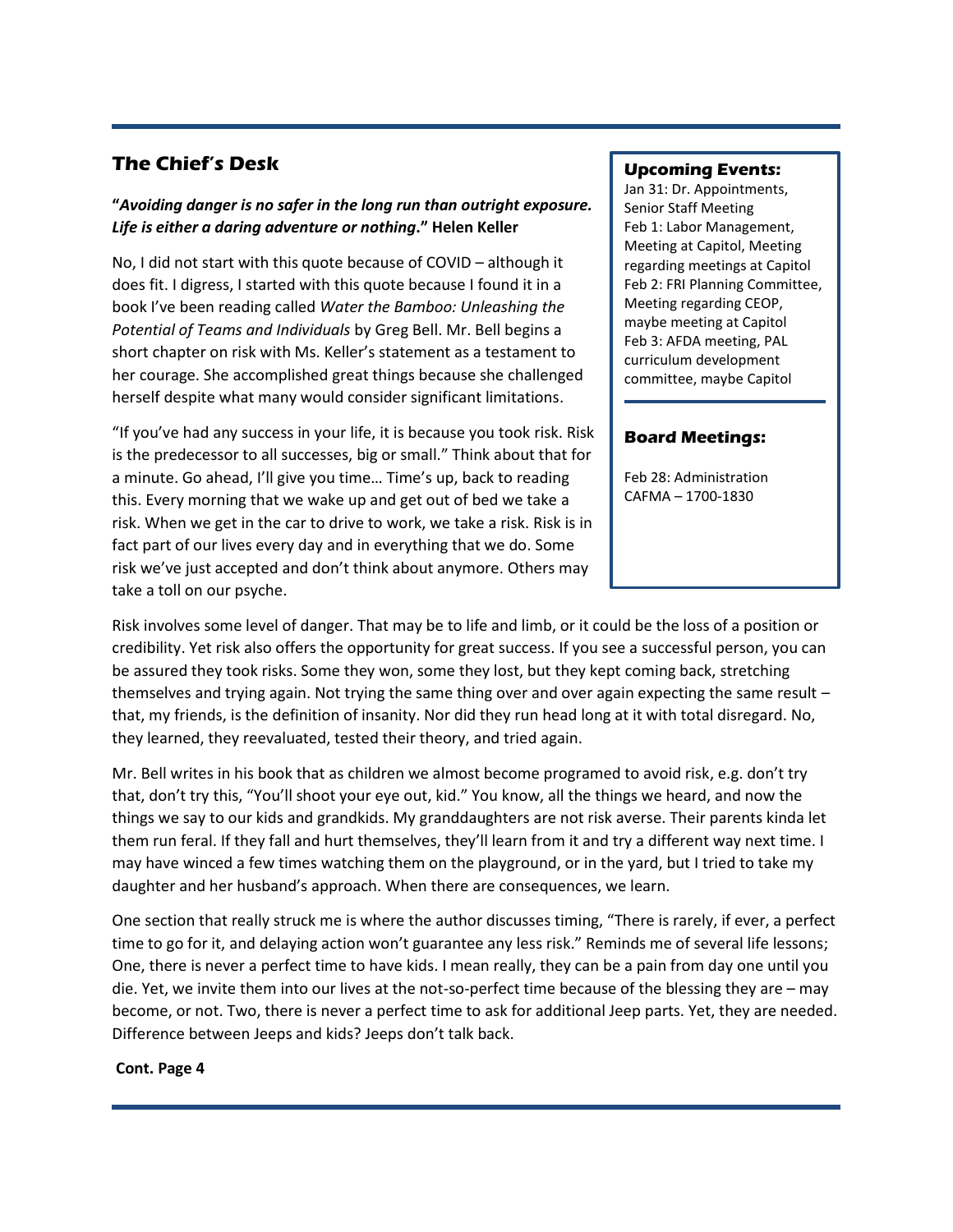# **3 Questions to Plan Your Life Around**

### **By: Michael Hyatt**

Most people want more from life than what they're getting. That's natural. We were created with appetites that long for more. The hard part is taking that longing and turning it into reality. Life often throws us curve balls, and we don't always have control over how things unfold. What we do have control over is how we respond to those situations—or how we get in front of them.

The outcomes we experience in life are often a direct result of the questions we ask ourselves. That's the starting point. To get in front of whatever life throws your way and plan for the outcomes you want, ask yourself these three powerful questions.

How do I want to be remembered? In planning anything, the best place to begin is with the end in mind. What's the outcome you want? How do you want the story to end? How do you want people to think of you when you're gone? This is a revolutionary question. It deserves your best thinking and deepest reflection. You won't get where you really want to go simply by drifting and seeing where you land. You need to get clarity on your final destination, so you can start orienting yourself in that direction.

### [michaelhyatt.com](https://michaelhyatt.com/3-questions-to-plan-your-life-around/)

## **What Happened at the Capitol Thursday?**

**By: Chief Freitag**

Union President Ben Roche and I spent the day at the Capitol on Thursday working HB2609 which deals with ambulance reform. AMR may have intended to pack the room with their lobbyists in a meeting with just me, but that did not work out for them. Instead, we filled the room with white shirts and gold badges from around the state. Seems AMR and their lobbyists may have been slightly miffed by all of our guests.

We feel good about the meeting and how things went overall. We stuck to the facts i.e. current CON legislation is overburdensome, antiquated, and does not ensure quality care for citizens around the state. These facts are in stark contrast to the AMR narrative which attempts to paint the picture that everything is fine and should be left as is. They are absolutely not thrilled with the idea of having to make their data public, and having their data reviewed on a regular basis. Conjecture on my part, but I assume daylighting their real data may reveal a sharp contrast between what they report and reality.

The stake holders meeting included chiefs from around the state, AMR, AMR's lobbyists, our lobbyist along with our CON consultant, multiple folks from CAFMA (Board Chair Zurcher, Clerk Packard, Local 3066 President Roche, along with Admin Manager Susanne, and Kathy from admin), the Governor's staff, Representative Burges, and Senate President Fann along with her staff.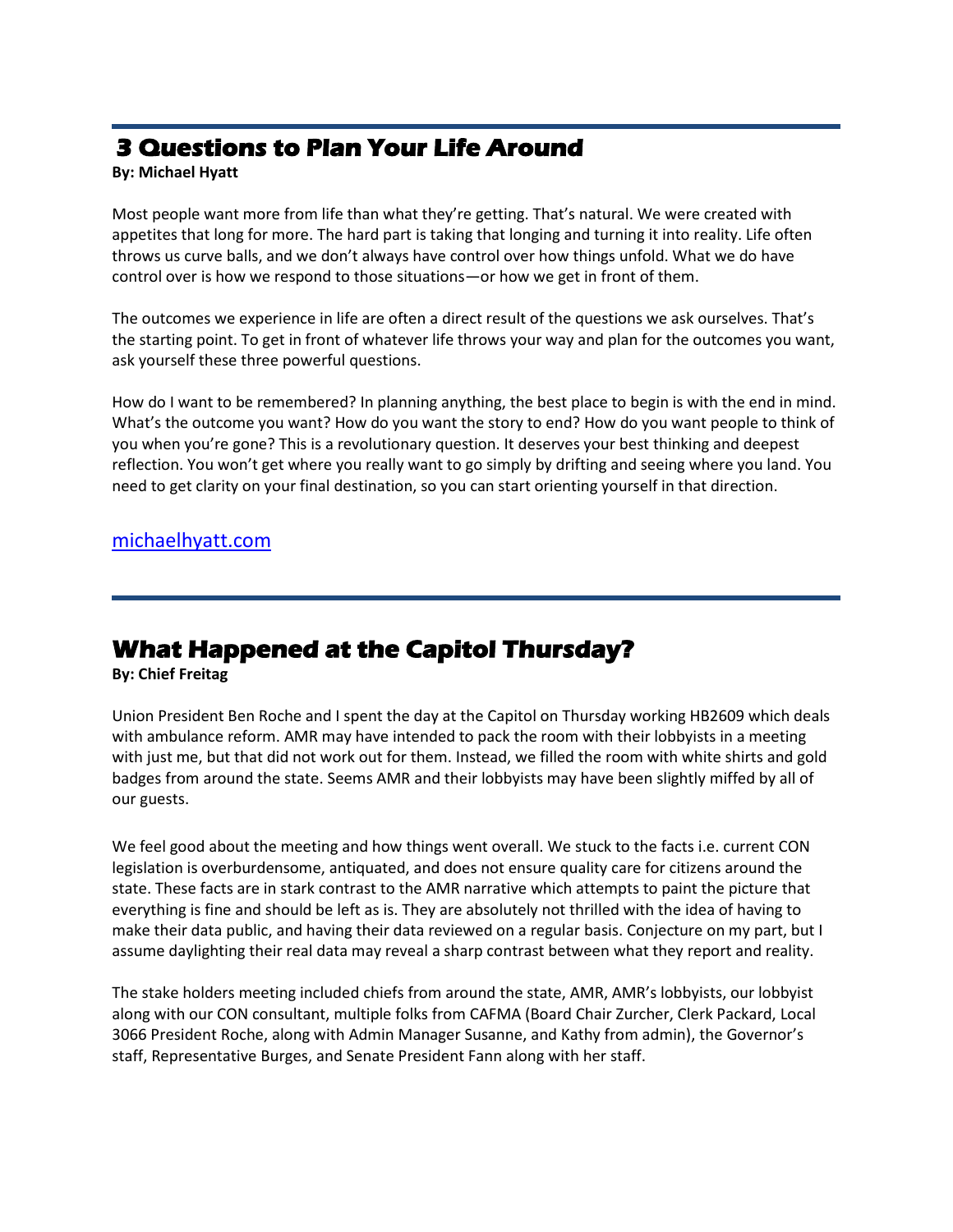The Governor's staff has recommended some additional language be added to the bill. At first blush, their recommendations strengthen the language we submitted. Their engagement is a good thing for us right now.

I think we were able to counter much of what AMR and the Bureau had to offer as excuses, or reasons why actual oversight is not necessary or "exists" already. It did not appear that the elected officials in the room or their staff were really buying what AMR was trying to sell.

In the end, I felt we walked away from the stakeholders meeting in a decent position. Don't get me wrong, this is day one of many. One good day does not equal two. There is tremendous work left to accomplish.

Ben and I met with Representative Payne Wednesday afternoon as our bill will likely be heard in his committee. Again, it was a good meeting and we were able to dispel a lot of the spin spread by AMR and one of their Lobbyists Meghaen Dell'Artino. Honestly, when you stick to the facts as we did, it's easier to overcome the deceptive tactics of others.

Overall, Thursday was a good day. That said, Friday is a different day. It's important to remain grounded and focused. Getting emotional or combative is what the enemy wants. We will not let that happen on our side. Reality is, they have the shovel and we'll just let them continue to dig.

## **Chief's Desk Continued**

When we look back at the formation of CAFMA, we realize the significant risk it took to create the organization. There was risk creating the JMA, risk creating the Authority, and risk moving forward with the COPs. We planned, calculated, evaluated, and then acted. The universe was in line and the risk was worth the reward. Was the timing perfect? No. But, we were confident we could make it work.

Our current approach to the ambulance issues we are facing is a risk. We tried every other avenue for over six years to effect change, and nothing. The approach we took was measured, cautious, and safe. Then we started receiving some advice from high ranking state officials, i.e. you will not get anything changed unless you go big and blow this thing up publicly. I gave a couple examples to see if I was understanding their direction correctly, and their response was basically, "Yes, do that".

Deep breath, this is going to be a rough road ahead. I mean, going big and blowing things up so the public sees and understands what is happening means social media, media, public speaking, articles, etc. And, I don't mean the nice social type of information and gatherings over coffee. No, I mean going cold, hard facts, numbers, really pointing out and highlighting the safety issues that exist as a result of lack of transport service.

That is a risky proposition. Some will be 100% on board, saying that it's about time someone stood up. Others may say that this is a terrible way to deal with this situation – if only you would sit down at the table and talk like rational human beings… with some people and organizations, rational conversations simply do not work (been there, tried that, have multiple t-shirts). And yet others may be angry with us, or angry with those who are the root of the problem, e.g. DHS and AMR. We see and hear from all sides.